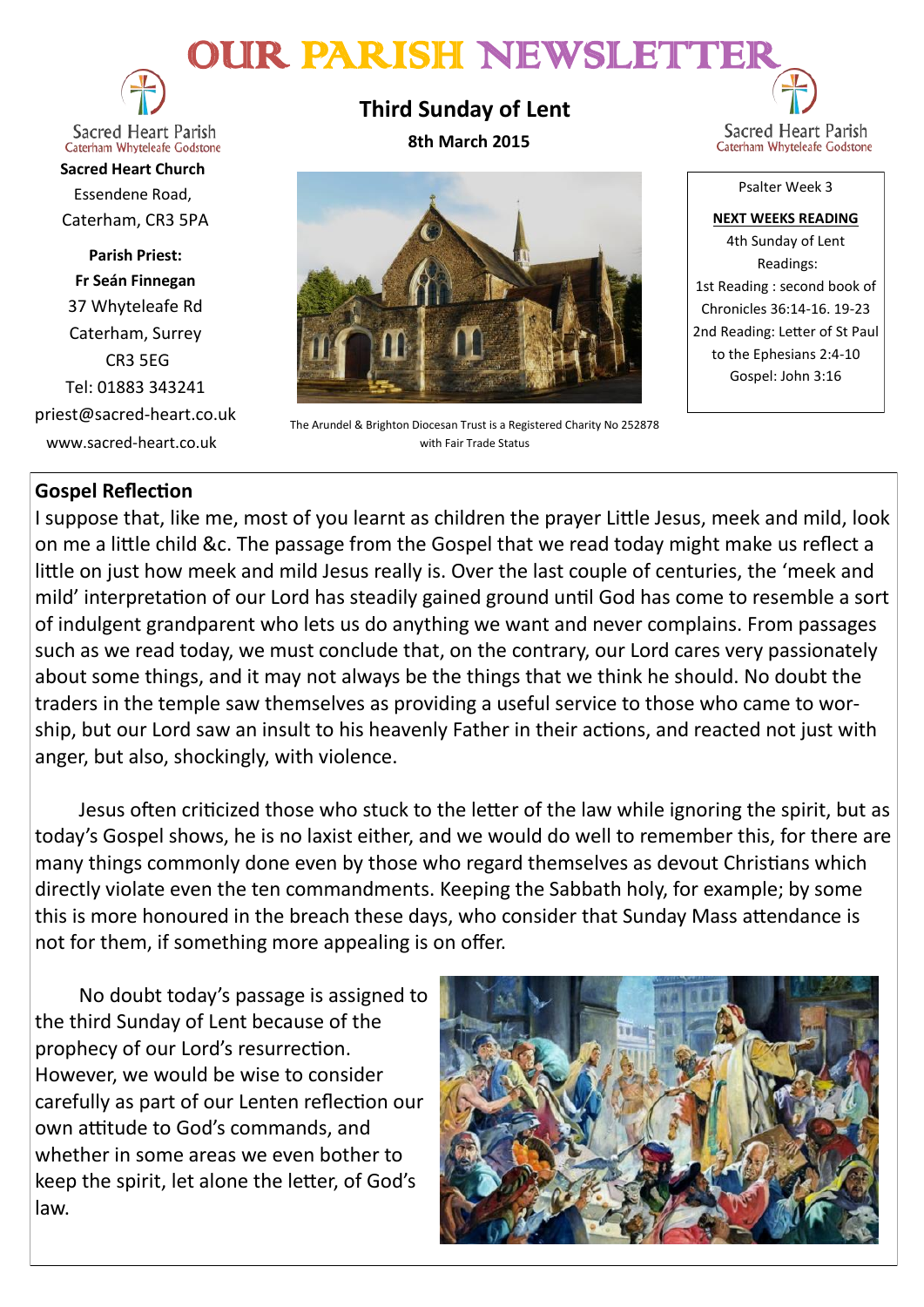### **APF Red Boxes**



Would all promoters please collect the contents of the red boxes from their members and either leave it in the

presbytery clearly marked with your name and a phone number or hand it to me by 29 March. Would any one in the parish who has a red box but does not have a promoter to collect their money please contact me. Moyra Brohier 342928, Local Secretary, APF Red Boxes.

Sunday 15 March. The Surrey Hills Newman Circle is hosting a talk by Pat Gaffney (National Co-ordinator of Pax Christi) entitled: **"Learning from the Peacemakers of the First World War"**. It will take place at 4 pm in the Parish Rooms, All Saints Church, Chichele Road, Oxted, RH8 0AG. All are very welcome.



#### There will be **Stations of the Cross**

weekly at 6.30pm on Fridays led by Fr Seán and on Tuesday at 10.30am led by the Women's Group.

#### **Parish shop**

*Lent extra. £1*, *Children's Lent Activity sheet 50p*, *Games for lent*, *Daily Lent reading, Stations of the Cross & Easter Cards*. *These and many more items are available in the Parish Shop.*



### **Palm Sunday**

#### **Children's Activity Day**

Sign –up NOW for the Children's Activity Day on 29th March (Palm Sunday)! We have booked a tour guide to take us from Jerusalem to Emmaus. He will point out famous land

marks such as the Emperor's stele and maybe the view from the fort. Of course other important events of that time will be covered too! Puppets, stained 'glass' windows and much more are on what promises to be a very lively day's agenda. Parents: having passed your children to the Activity-Day team, come to the Adult Retreat for a quieter end-of-Lent experience!

### **Parish Retreat**

An End-of-Lent quiet day of meditation and prayer based on the story of the disciples' journey from Jerusalem to Emmaus. This day is open to everyone and all ages. Starting after the 10.45 Palm Sunday Mass



(about 11.45), we stop for a shared lunch, and finish at about 4.15. If you have children in school years 1 to 8, why not let them go to the activity day and come along to the retreat! Reserve your place NOW for the 29th March!



**COLOMA CONVENT GIRLS' SCHOOLwww.coloma.croydon.sch.uk**

## **Full-Time Teacher of Geography for September 2015 or earlier**

The Governors are seeking to appoint a dynamic and well qualified teacher of Geography to work in a very successful and committed department. The post is open to experienced Geography teachers as well as NQTs. Candidates must be able to teach across the age and ability range to A-level and have an empathy with the Catholic ethos of the school. Closing Date: Friday  $13<sup>th</sup>$  March 2015. An application form and further details are available to download from the school websiteor contact Mrs. S. Dawson on 020 8654 6228 ext: 229

Well done to the winners of the February draw of the Double C Club by now all winners will have received their

> cheques £70 Marcia Glaister £50 Tree Dodington £30 John Watts

There are still memberships available if anyone would like to join this wonderful way of raising funds for the Parish with a extra bonus of the prize draws each month. These are made after 9am Mass on the first Sunday of the month during coffee which is a great way to get together. Please call me and I can give you details (Sue 01883346399)

#### **Gift Aid**

Peter Kelly will be at the back of Church TODAY after all of the Sunday Masses to provide you with your new gift aid envelopes. Please don't forget to pick yours up.

## *St Patrick's Celebrations St Patrick's Night Party Saturday 14th March 2015*



*There will be a fun gathering on Saturday night in the Centenary Hall with folk music. Come and join the fun! Please see the notice boards or listen out for announcements for full details.*

### *St Patrick's Parish Breakfast*

*Tuesday 17th March 2015 at 10:30am - Centenary Hall Please join us as we celebrate St Patrick's Day, we will be providing a lovely cooked breakfast for Parishioners. Please sign the form at the back of Church if you are able to attend - this will give us an idea of numbers to cater for. For information please contact Karen on 07775 996012.*

### **Offertory Collection**

Sincere thanks for your generosity last weekend: Offertory: £1,015.36 (Gift Aid £380.76) Second Collection CAFOD: £1,091.54 (plus £75 in cheques Direct to CAFOD)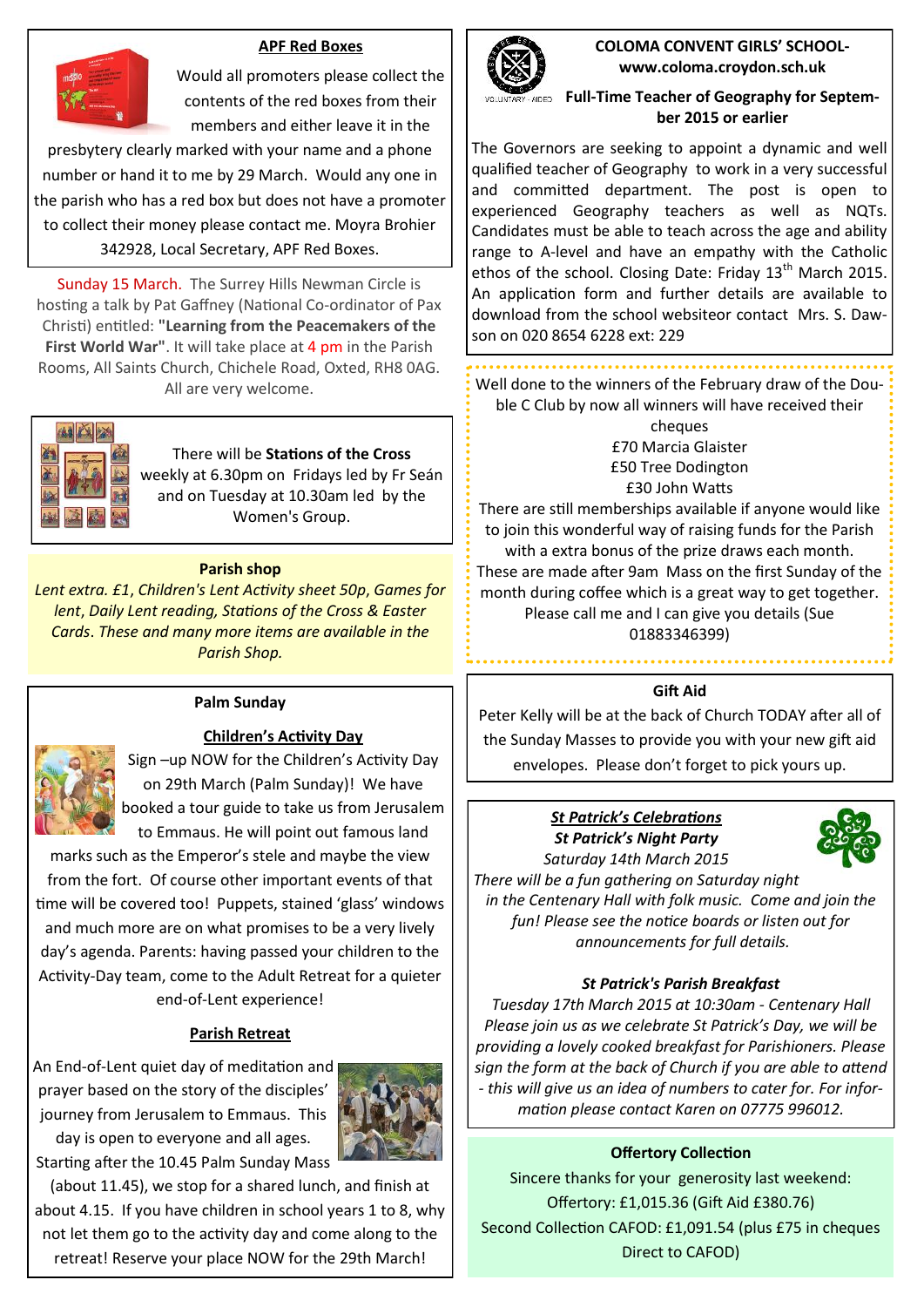# **WHAT'S ON IN THE PARISH THIS WEEK**

| Sun 8th:  | CHILDREN'S liturgy at 9am only<br>9:30am-10:30am FHC Children's session |  |
|-----------|-------------------------------------------------------------------------|--|
|           |                                                                         |  |
|           | 10:45am Youth Mass                                                      |  |
|           | Coffee after 10:45am Mass                                               |  |
| Mon:      | After Mass Teas & Coffee (Old Hall)                                     |  |
| Tues:     | 9:15am -11:15am Toddler Group (Old Hall)                                |  |
|           | 10:30am Stations of the Cross (Church)                                  |  |
| Fri:      | 6:30pm Stations of the Cross (Church)                                   |  |
| Sat:      | 11.30am FHC Reconciliation Service (Church)                             |  |
|           | Time TBC St Patrick's party (Cent Hall)                                 |  |
| Sun 15th: | No CHILDREN'S liturgy (as it's Mother's Day)                            |  |
|           | Coffee after 9am & 10:45am Mass                                         |  |



# **Thomas More Catholic School - Vacancies**

F/T Deputy Catering Manager (Term Time only Mon - Fri 7am - 2:45pm) - NJC Scale 4, pt 18-21 inc. OLA £17,299-£19,096 per annum.

Exam Invigilators (Ad Hoc) - NJC Scale 1,pt 9-11, £8.83- £9.06ph

The closing date is Friday 13th March 2015. Please contact the School for further information. Tel: 0208 668 6251, Web: tmore.org.uk or email: schooloffice@tmore.org.uk

#### **Second Collection**

Next Sunday we will have a second collection for the Comboni Missionaries. This is not eligible for Parish Gift Aid, please do not use your Parish envelopes

### **FIRST HOLY COMMUNION**

**Next Children's' Session: TODAY: 9.30am - 10.30am, Cent Hall – Chp 9 of Book. Dates for your Diary:**



Sat 14/03/15: 11.30am – Reconciliation Service in Church (Every child must be accompanied by at least one parent to this service).

Sat 21/03/15: 2pm - Tour of the Church

If you have any queries, please contact **Anne Marie Young** either via email on fhc.sacredheart@gmail.com

# **'ENCOUNTER' EVENING FOR YOUNG CATHOLICS (15-30)**

ENCOUNTER evenings are proving really popular. We have live music, adoration and some brilliant talks, and we usually get a lot of people. Everyone is welcome, especially new people. It's totally free, and you don't need to book. Just turn up. It's a great way to explore your faith and make new friends. The next one is on Friday March 20th at 7pm at St. Wilfrid's School in Crawley (RH11 8PG). Our guest speaker this month will be Aidan Cantwell, Diocesan Adviser for Justice & Peace and Social Action. He will be talking about Pope Francis words: 'An authentic faith always involves a deep desire to change the world.' Search 'Two:42 Young Adults' on Facebook for more information.



# **Your Prayers are requested for the following persons who are ill or housebound.**

Pat Knight; Kathleen & John Saunders; Helen Keogh; Daisy Hill; Christopher Browne; Kit Monk; Krista Thompson; Jane Hill; Rosemary Whale; Pam Weaver; Jimmy & Bridie Mullen; Bernie Horrocks; Margaret Robertson; Heather Tordimah; Jenny Rower; Elizabeth Daley; Eileen Lattimore; Bryan Smith; Rose Knight; Oliver Farrell; Richard Richardson; Seeta Pillay; Christopher Miles; Pat McCoy; Olive Wood; John Dunlop, Elise O'Connor, Malcolm Bowen, John Gilford, Chris Norman, Bridget Crook & Baby Tabitha Harrison



**Calling all children of the Parish** Don't forget to make an Easter Garden to

bring into Church on Easter Sunday. An Easter Garden usually includes Jesus' tomb

and the three crosses but you can add the garden of Gethsemane, an angel, people, grow real grass and flowers in it! They can be made in seed trays, lined cardboard boxes, wide flower pots – it's completely up to you as long as the container is no bigger than A3 size (but can be smaller). All entrants will receive a small chocolate egg



#### **THE JOHN FISHER SCHOOL HEAD OF RELIGIOUS EDUCATION TLR responsibility 1c £9193 required from 1st September 2015**

The Governors wish to appoint, from  $1<sup>st</sup>$  September 2015 a full time Head of Religious Education to make this outstanding department (Ofsted Section 48 2013) even better. The Head of Department will need to be enthusiastic and willing to assist an established chaplaincy team in the spiritual and liturgical life of the school This is an exciting opportunity to lead a department consistently rated as 'outstanding' by the diocese. The John

Fisher School has a national reputation for the quality of its provision for religious education and numbers many priests within its old boy alumni.Application forms and job details are available by downloading via the website on [www.johnfisherschool.org](http://www.johnfisherschool.org) where further information on the school and department may be found. Completed application forms should be sent with a covering letter to Mrs Rigby by the closing date: Monday,  $23^{\text{rd}}$  March 2015. Interviews will be held Thursday,  $26<sup>th</sup>$  March 2015.

**Rediscover Your Marriage –** Retrouvaille (pronounced retro-vi with a long i) simply means 'rediscovery'. The programme offers the chance to rediscover yourself, your spouse, and a loving relationship in your marriage. 10s of 1000s headed for divorce have successfully saved their marriages by attending and using the tools provided. For confidential information about or to register for the programme commencing with a residential weekend on 20th -22<sup>nd</sup> March 2015, email; [info@retrouvaille.org.uk;](mailto:info@retrouvaille.org.uk) call or text 0788 7296983 or visit

[www.retrouvaille.org.uk](http://www.retrouvaille.org.uk)